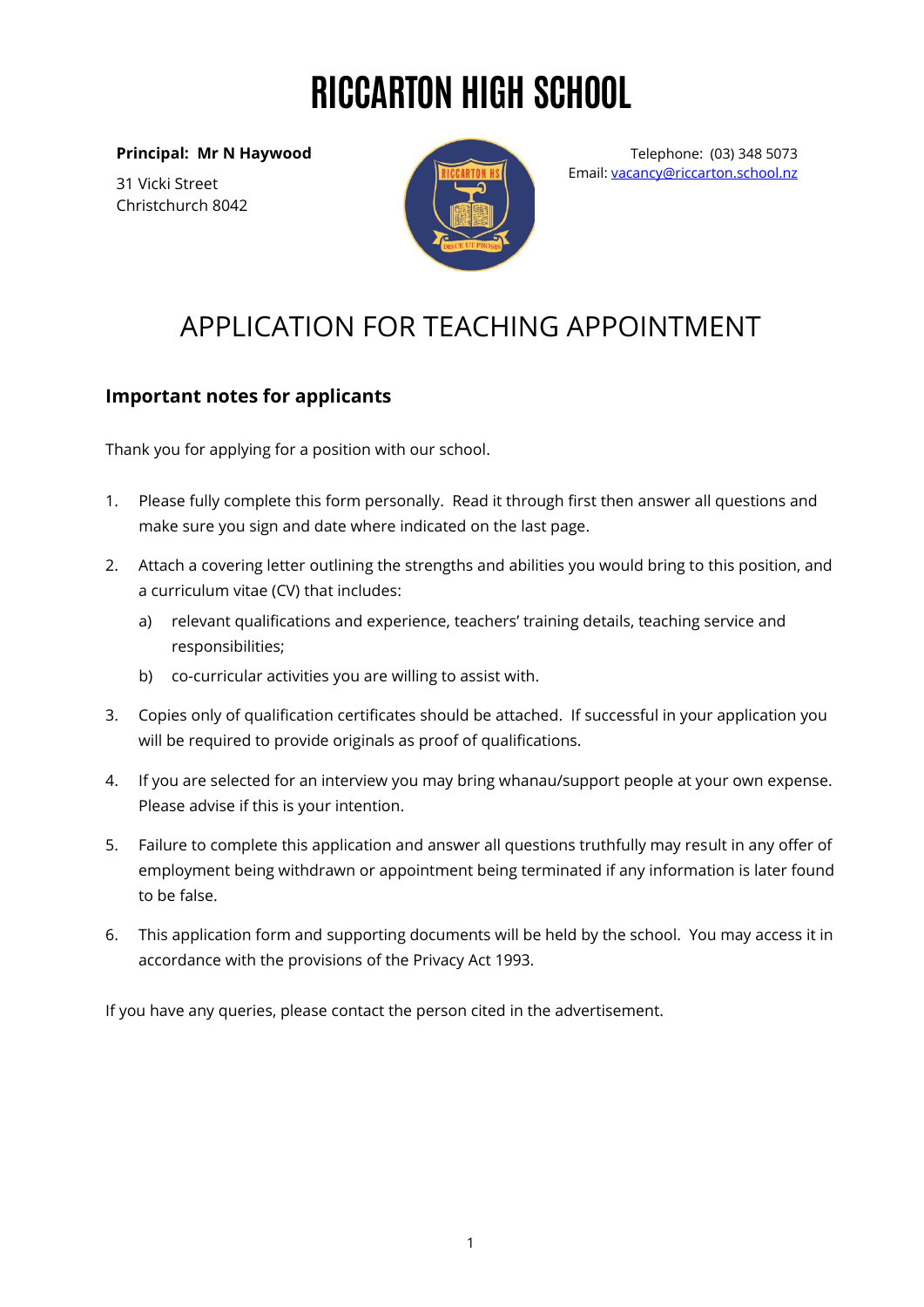### **APPLICATION FOR TEACHING APPOINTMENT**

Please forward your application to: The Personal Assistant to the Principal, 31 Vicki Street, Upper Riccarton, Christchurch 8042; or email [vacancy@riccarton.school.nz](mailto:vacancy@riccarton.school.nz)

#### A. POSITION APPLIED FOR:

| PERSONAL DETAILS<br>В.<br>Title: Mr/Ms/Mrs/Miss/Dr                                         |                                      |  |  |  |
|--------------------------------------------------------------------------------------------|--------------------------------------|--|--|--|
|                                                                                            |                                      |  |  |  |
| Full postal address:                                                                       |                                      |  |  |  |
| Email address:                                                                             |                                      |  |  |  |
| Contact phone no.:                                                                         |                                      |  |  |  |
|                                                                                            |                                      |  |  |  |
| Are you a New Zealand citizen/resident*                                                    | * Please $\checkmark$ as applicable. |  |  |  |
| or do you hold a Work Visa/Permit*?<br>* Relevant documents must be sighted                |                                      |  |  |  |
| Please attach a certified copy of suitable photographic ID, eg Drivers License or Passport |                                      |  |  |  |
|                                                                                            |                                      |  |  |  |
| C. STATUS (please tick appropriate box)                                                    |                                      |  |  |  |
| Registered teacher                                                                         | Registration No Expiry date          |  |  |  |
| Provisionally registered teacher                                                           | Registration NoExpiry date           |  |  |  |
| Not registered, but have applied for<br>registration                                       |                                      |  |  |  |
| Not registered                                                                             |                                      |  |  |  |
|                                                                                            |                                      |  |  |  |
|                                                                                            |                                      |  |  |  |
|                                                                                            |                                      |  |  |  |
|                                                                                            |                                      |  |  |  |
| Nature of present position (tick appropriate boxes)                                        |                                      |  |  |  |
| Permanent                                                                                  | Part-time                            |  |  |  |
| Fixed term                                                                                 | Full time                            |  |  |  |
| Other (specify)                                                                            |                                      |  |  |  |
|                                                                                            |                                      |  |  |  |